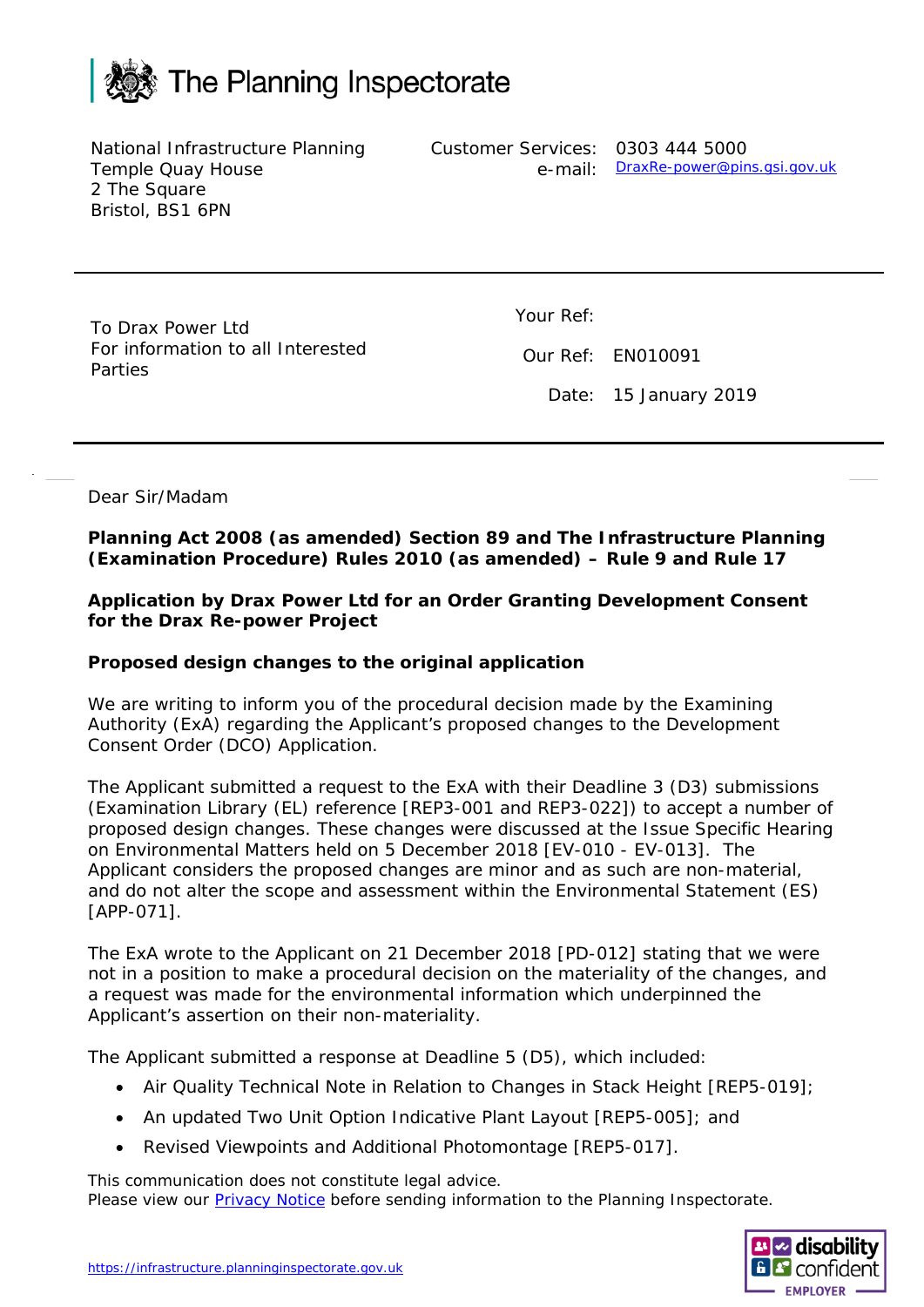The Applicant also confirmed that it considers these documents, alongside the Assessment of Non-Material Amendments to Proposed Scheme [REP3-022], submitted at D3 sufficiently covers the assessment of environmental effects of the proposed design changes.

The Applicant's reasons for the proposed design changes are:

- To allow the Proposed Scheme to respond to technological improvements and the method in which battery cells are housed/protected;
- To allow the construction of the battery storage facility in two stages;
- To update the Above Ground Installation (AGI) layout configuration to align with progression of the design for the Gas Pipeline connection and discussion with National Grid, including 7m buffer edging the Dickon Field Drain, relocation of the landscape planting, culvert on the Dickon Field to accommodate extension to the access track; and
- To respond to new information on the existing site topography which allowed a more refined height above ordnance datum (AOD) and above ground level (AGL) to be determined for the main stack, the bypass stack, the finished floor level in m AOD, and the Heat Recovery Steam Generators.

The ExA has reviewed the information provided and assessed the Applicant's request in line with paragraphs 109 to 115 of DCLG Guidance 'Planning Act 2008: Examination of Applications for Development Consent' [https://www.gov.uk/government/publications/planning-act-2008-examination-of](https://www.gov.uk/government/publications/planning-act-2008-examination-of-applications-for-development-consent)[applications-for-development-consent\)](https://www.gov.uk/government/publications/planning-act-2008-examination-of-applications-for-development-consent) and the Planning Inspectorate's Advice Note 16 [\(https://infrastructure.planninginspectorate.gov.uk/wp](https://infrastructure.planninginspectorate.gov.uk/wp-content/uploads/2015/07/Advice-note-16.pdf)[content/uploads/2015/07/Advice-note-16.pdf\)](https://infrastructure.planninginspectorate.gov.uk/wp-content/uploads/2015/07/Advice-note-16.pdf) and has reached the following conclusions:

- i. The ExA agrees that the proposed changes to the battery storage design will not change the significance of environmental effects as reported in the ES, given the battery facility will continue to have the appearance of a single structure.
- ii. The ExA considers that the amendments in the construction timetable of the battery storage facility and screening structure in two parts would have some effects (in the areas of: traffic and transport; noise and vibration; cultural heritage setting; biodiversity; and landscape and visual impact), but agrees that overall there will be no change in the significance of environmental effects, as reported in the ES [APP-073], [APP-075], [APP-076], [APP-077] and [APP-078].
- iii. The ExA notes that the changes to the buffer around the Dickon Field Drain and the new culvert have been discussed and agreed with the Internal Drainage Board [REP3-018], and the relocated landscape would have the same mitigating effect. The ExA agrees that overall there will be no change in the significance of environment effects associated with the layout amendments to the aboveground installation.
- iv. The ExA notes that the changes to the Power Station Site parameters has some impacts (in the areas of: air quality; cultural heritage setting; and landscape